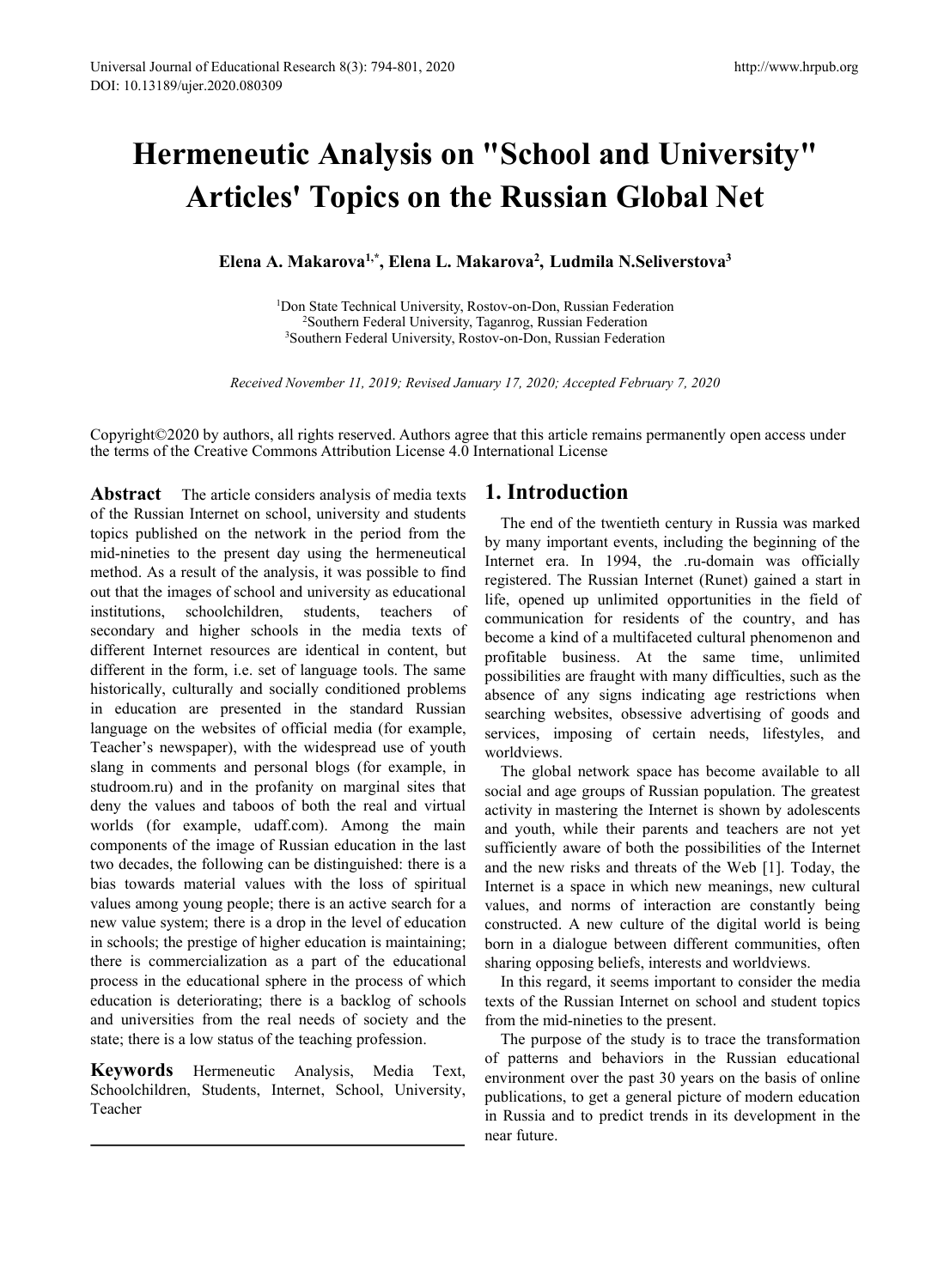## **2. Materials and Methods**

The material of the study was the Russian Internet and its sites containing media texts on the school and university topics. The materials of the websites have been analyzed, Teachers' Newspaper network publication, the educational media project on the formation of Newton New, the educational journal School of Life.ru, the online magazine Our Youth, the personal website studroom.ru, and the website udaff.com of the Russian alternative subcultures' representatives whose nickname is "bastards" being among them. In the framework of this study, media texts were examined to represent the image of the main participants in the educational process - a teacher and a student, as well as the educational institution as it is (a school and a university). The attempt made is not the first and the authors are not the pioneers.

Media education (from Latin media - means) - a direction in pedagogy advocating the study of "Patterns of mass communication (press, television, radio, cinema, video, etc.). The main objectives of media education are to prepare a new generation for life in modern information digital society, for perception of various information, also to teach students to understand it, to realize the consequences of its impact on the psyche, to master the methods of communication based on non-verbal forms of communication through technical means" [2:555].

"Media education, then, is one of the few instruments which teachers and students possess for beginning to challenge the great inequalities in knowledge and power which exist between those who manufacture information in their own interests and those who consume it innocently as news or entertainment" [3: 11].

Media education is associated with knowledge of how media texts are created and distributed, and with the development analytical abilities their content is interpreted and evaluated (whereas media studies are usually associated with practical work on creating media texts). As media education (media education), and the study of media (media studies) are aimed at achieving goals media literacy [4: 9494].

The images of school and university in the cinema are presented in the works of Russian and foreign scholars (U. Pertseva, M. Khaliullina [5], A. Sayer [6], N. Tucker [7] etc.).

The media image of a modern Russian teacher was analyzed in the works of A.A. Machenin [8], Y.V.<br>Soldatkina [9], A.Y. Shakhanskaya [10] and other scholars who identify the problem of the ubiquitous critical media perception of a teacher [9 : 274], reducing the prestige and popularity of a positive image of a teacher and a teaching profession as a whole in the media [11: 25].

As the main research method, a comparative hermeneutic analysis of Russian Internet media texts (1995-2019) related to this topic (including analysis of stereotypes, ideological analysis, identification analysis,

iconographic analysis, etc.) was used. In the process of analysis, we relied on the methodology and to keywords of media education such as "media agencies", "media / media text categories", "media technologies", "languages media " (media languages)," media representations" and "media audiences " (Web sites readers), since all these concepts are directly related to the hermeneutic analysis of media texts.

Media literacy is an ability to master, interpret / analyze and create media texts" [12].

Media languages are the way in which the meaning of the media texts is conveyed to the audience. Each medium has its own language or grammar that works to convey the meaning in a unique way. 'Audience' is the term used to describe a large number of unidentifiable people united by their participation in media use [13]. Those audiences have different preference or motivation in using the media [14].

#### **3. Discussion**

If the twentieth century was called the one of information civilization, the twenty-first century should be named digital information era; this fact definitely requires timely reflection [15]. In this regard, issues of media texts analysis providing means of searching and organizing knowledge in digital format are relevant. Today, there are many methods of text analysis (linguistic, logical, systemic, structural, etc.), it is necessary to highlight the philosophical - phenomenological and hermeneutical methods of text analysis among them. This article attempts to make a comparative hermeneutic analysis of the media texts of the Russian Internet, so we dwell on the basic principles of the hermeneutic approach.

The founder of philosophical hermeneutics is the German philosopher F. Schleiermacher, who called it "the doctrine of the art of understanding" (Kunstlehre des Verstehens). The universality of understanding for F. Schleiermacher is limited to one single law, the so-called hermeneutic circle: the whole can be understood when we study its constituent parts, and any part can be studied only in connection with the whole [16: 328]. The interpreter of the text should take a look at the whole text, uniting and enriching the meanings around it. When interpreting, the following triad should be taken into account: language-text-author. The main role is played by the text collecting all linguistic and extra-linguistic elements into a single whole. F. Schleiermacher expanded the boundaries of the text understanding by including extra-linguistic factors, the situation of the text, the historical context, the personality of the author, etc. In other words, the texts began to reflect the author's intentions (designs), lifestyle and the historical era. According to F. Schleiermacher, to understand a text means to recreate the perception (Wiedererleben des Bewusstseins) of the historical moment to which it refers.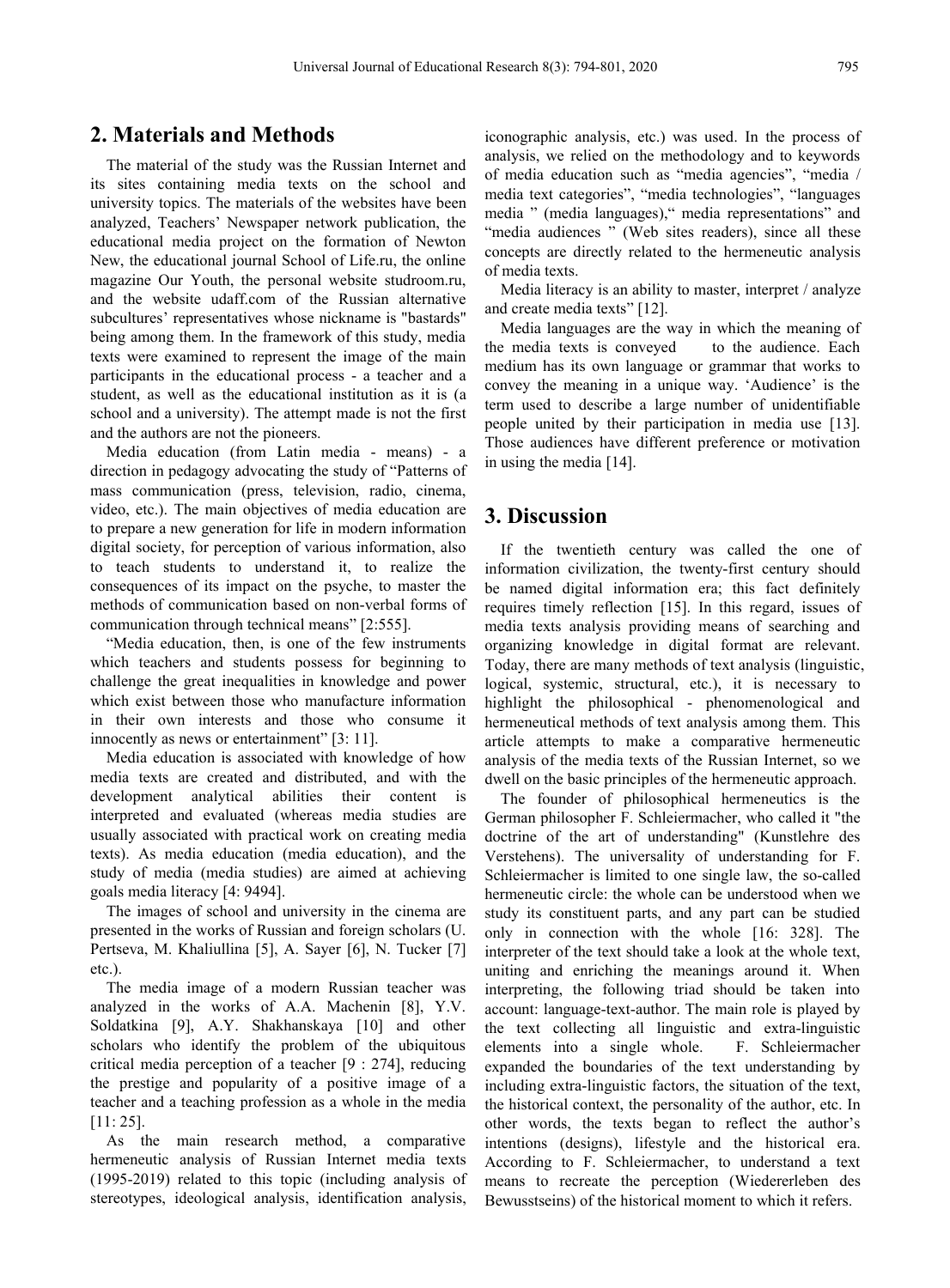For another German philosopher H. G. Gadamer, hermeneutics is more an event (Geschehen) than understanding. It is a special kind and way in which the culturally determined interconnection of traditions, norms, and customs is preserved and developed.H.G. Gadamer argues that hermeneutics as an art of understanding cannot be limited by the scientific method [17]. Understanding (Verstehen) is an experience of truth comprehension that characterizes human life. Raising understanding from a methodological level to an ontological one, H.G. Gadamer follows M. Heidegger, who interpreted understanding as an "existential" event [18]. At the same time, the thinker emphasized the linguistic component of the hermeneutic event, namely, the existence of the language system and the individuals' participation in it. By reading, interpreting and transmitting traditional texts, we connect our present life with the socio-cultural tradition [19]. In addition to the aforementioned philosophers, hermeneutics as an ontological theory of language was developed in the works of M. Heidegger, J. Habermas, K.O. Apel, P. Ricoeur, E. Betty, H. Lipps and others.

Russian researchers have repeatedly resorted to hermeneutical analysis of texts, including media texts: animated media texts [20], Soviet feature films, reality shows [21], and literary works in verses by A.S. Pushkin's "Eugene Onegin" [22], the stories by A.P. Chekhov, posters and professional photographs [23].

The time period considered in the articles is associated with the construction of the information society in Russia. The last decade can be described as a period of the Internet spread on the whole territory of Russia; a global network has become available to everyone. Young people are particularly interested in this phenomenon development. According to sociological studies, in 1998 only 20% of Russian teenagers used the Internet, in 2012 there were 93%, nowadays teenagers do not just use the Internet, "they actually live within it" [24]. At the end of the XX and beginning of the XXI centuries, schoolchildren and students got their social experience primarily through communication with peers, parents, teachers and instructors. Today, the Internet is becoming the main source of information significant for children, adolescents, and young people. Meanwhile, the role of the passive consumer of information is definitely changing to its active creator and promoter. The younger generation seeks to establish themselves as active creators of the information space. They have knowledge and possibility to independently create their own personal sites, pages in social networks, presentations, etc.

#### **4. Research results**

The main characteristics of this historical period: school-related media texts made their appearance in the Russian global network in 1995, when the Teacher's newspaper website was created [http://ug.ru/archive]. As paradoxical as it may seem, it was Teacher's Newspaper that became the first offline media on the Internet in our country. Note that at the moment it is difficult to draw the line between electronic and print media, since their vast majority is widely presented on the net. The year of 1997 was the starting point in the development of the Russian Internet, as it was in this year that the foundation for the opening of many Russian-language resources that publish media texts on relevant topics was laid. Such topics of study as school and university were considered to be universal and, accordingly, have been widely represented in the media texts within the last twenty years.

At the beginning of the period under consideration, there was a deep economic and social crisis in the country and, as a result, the impoverishment of the population majority to the degree that state employees (teachers, doctors) were literally forced to survive, many had to give up their professions. Media texts of the mid-90s painted a very ugly picture of general decay and chaos: "... school buildings are flaky, dirty playgrounds, neglected green spaces and parks. Just look at all this garbage littering the school yards: chewing gum wrappers, cookies and candy wraps. What is wrong? Children didn't use to litter, but now they can't find a trash can. So schoolchildren are dumping everything on the ground... Economic crisis and social turmoil is accompanied by a decline in the culture of younger generation" [25].

No wonder the 90s were called the "dashing 90s": redistribution of property, rampant crime. Democratization swept all spheres of life, including school, "destroying not only leftovers of a totalitarian society, but also some valuable experience and traditions of quality education. In the early 90s, the mandatory state minimum of school subjects was canceled. Schools were given the right to choose textbooks and programs that spawned at an enormous speed. Created in haste, not previously tested, not supported by serious research, new educational systems wreaked havoc in education. The continuity of elementary, secondary and high school education was broken, the level of training decreased" [26]. University education in the 1990s in Russia was in a dramatic situation, too. Educational programs did not comply with the requirements of the labor market, educational standards were destroyed, many sectors of the economy were in decline, demand for technical majors was sharply reduced, outdated teaching technologies and methods prevailed, etc.

At this time, the stratification of society was clearly polarized: a class of the very rich, the so-called 'new Russians' on the one pole, and the poor on the other pole in the complete absence of the middle class. "Today, anarchy reigns everywhere. And education is no exception. Children who do not need anyone are tormented. What is wrong with education in our society? For "elite children" their financially well-off parents create gymnasiums, colleges, and lyceums, and for children from dysfunctional families who are not needed by the society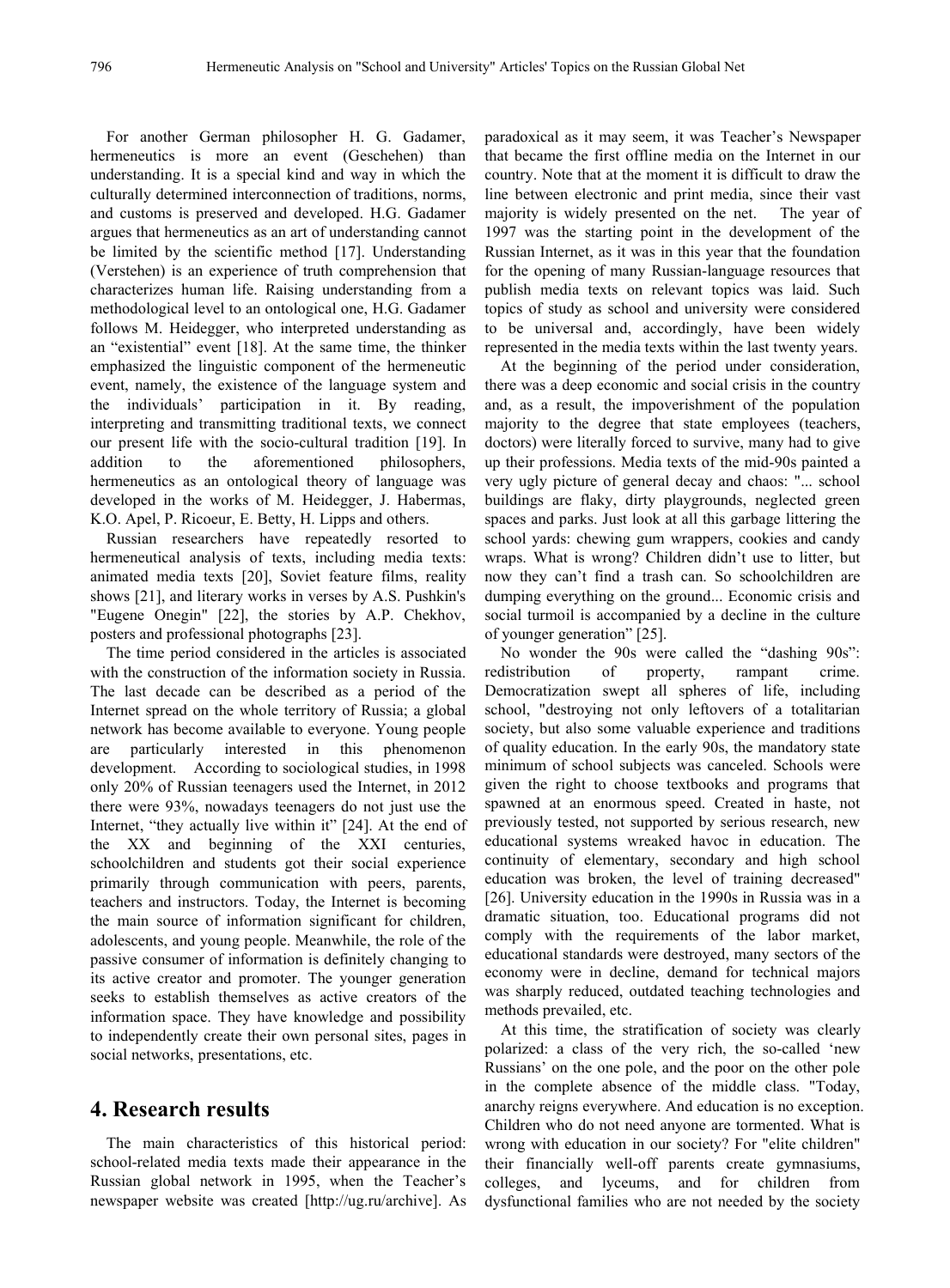anymore there's nothing" (from the blog of the headmaster of Nikolsk boarding school for socially disadvantaged children, the deputy of the Kostroma City Duma Boris Chernov) [27].

Since 2009, the issue of a unified state exam (USE) has not lost its relevance in media texts on school topics. Some people see it as the reason for the collapse of Soviet school traditions and demand cancellation; others analyze the shortcomings and require improvement. But everyone agrees that today's exam does not meet modern needs. A young teacher regularly publishes his articles in many educational online resources and asks questions: "If a student is an active doer in the educational process, and the educational institution provides educational services, then what does the exam check? And what should it?" [28].

Both in the 90s and today, the education sector in Russia has been in a difficult situation. Educational programs do not meet the requirements of the market, some educational standards supersede others, this makes the content of education a little different, obsolete teaching technologies and corruption certification schemes for schoolchildren and students also prevail. The gap "between school and life tasks is obvious. A school is a school, and life is life, and these two worlds do not intersect in the minds of children. Children perceive school as their work, in which they need to achieve certain success, and do not understand what to do in their own life" [29]. The same can be said about students who, during their studies, "just do what they are asked about and save energy for more important things. They are barely eighteen, but they already understand how inadequate the education system is to modern realities" [30].

In the mid-90s, for the most part, the media broadcast the image of a poor teacher in a shabby school building requiring long repair. Atthe same time, as an exception to the rule, the image of an enthusiastic teacher is presented. For example, in the archive on the site of Teacher's Newspaper, S. Ivanova describes "an amazing rural boarding school where teachers live and study for a month without leaving the place". The author writes: "This school like all Russian schools of our days experiences the most severe pressure from the emerging market relations, the efforts of educating enthusiasts led by a wonderful headmaster, a biology teacher, turned his long-repaired building into the one equipped with everything necessary for a modern educational institution, united by an amazing concept - Beauty around us and inside us! And this is in the era of "survival", when everyone is just busy with how to make money and live from hand to mouth" [31].

The demographic situation in the period under review (a sharp decline in the birth rate in the 90s) could not but affect the school.This problem was most clearly manifested in rural schools. Here is one of the typical images of a rural school:

"... not enough students in classes, tired teachers and indifferent headmasters ... common problems: there are fewer first-graders every year as children are not eager to learn. Most parents work in cities, children stay at grandmothers' ... most rural graduates are not aware that their future is predetermined. It will develop according to the plan – after serving in the army, they work in the security agency or police forces. For the girls marriage to one of their former classmates is not a good chance. And those who have children do it out of despair, having nothing more to do. They are children who do not have dreams" [32].

The analyzed period accounts for the annexation of the Crimean peninsula to Russia. A lively discussion of teacher-historians regarding the interpretation of events in modern Russian history in the absence of official materials in school textbooks has expanded on the Internet. In one of the media texts, a character of an 'opposition' teacher is presented: "It was after the Crimean events of 2014, or rather because of them, that I left school, where I worked for almost 20 years. I could not explain to children with good conscience why Crimea is now "ours" and we, the Russians, have all the rights for this territory. Because for me more important than imperial ambitions is the sovereignty of states, compliance with the signed agreements and international law. I participated in the protest movement and did not support Russia's foreign policy in Ukraine. Therefore, the headmaster required my resignation; I had to leave school" [33].

It is difficult to give a certain integral characteristic of media texts on school and student topics, published on the Internet since everyone can publish their text on the network. Now everyone can write - students and schoolchildren in their own blogs, teachers, scientists, researchers, education scholars, common people, in a word, everyone who would like to speak out on a given topic. Moreover, to reveal authorship is not always possible, since published materials can be anonymous, author can use a nickname, etc.

Many authors of the media texts of the analyzed paint a modern picture of general commercialization in the educational environment, which is directly related to general trends in Russian society. The ideas of altruism, of work for charity are no longer relevant; the idea "any work should be paid" is cultivated. Relations between students are becoming exclusively "business": "make money on classmates", "organize barter" (complete assignments can be exchanged for money or another task), this is not considered shameful, but means "being smart" [studroom.ru].

In the media texts under consideration, the topic of corruption is also widely represented, more precisely, the problem of society accepting corrupt behavior in the field of higher education as a norm, as it is in many other areas of life. Moreover, corruption does not mean just bribery. Among students and, to a greater extent, graduates of Russian universities, cheating on an exam, downloading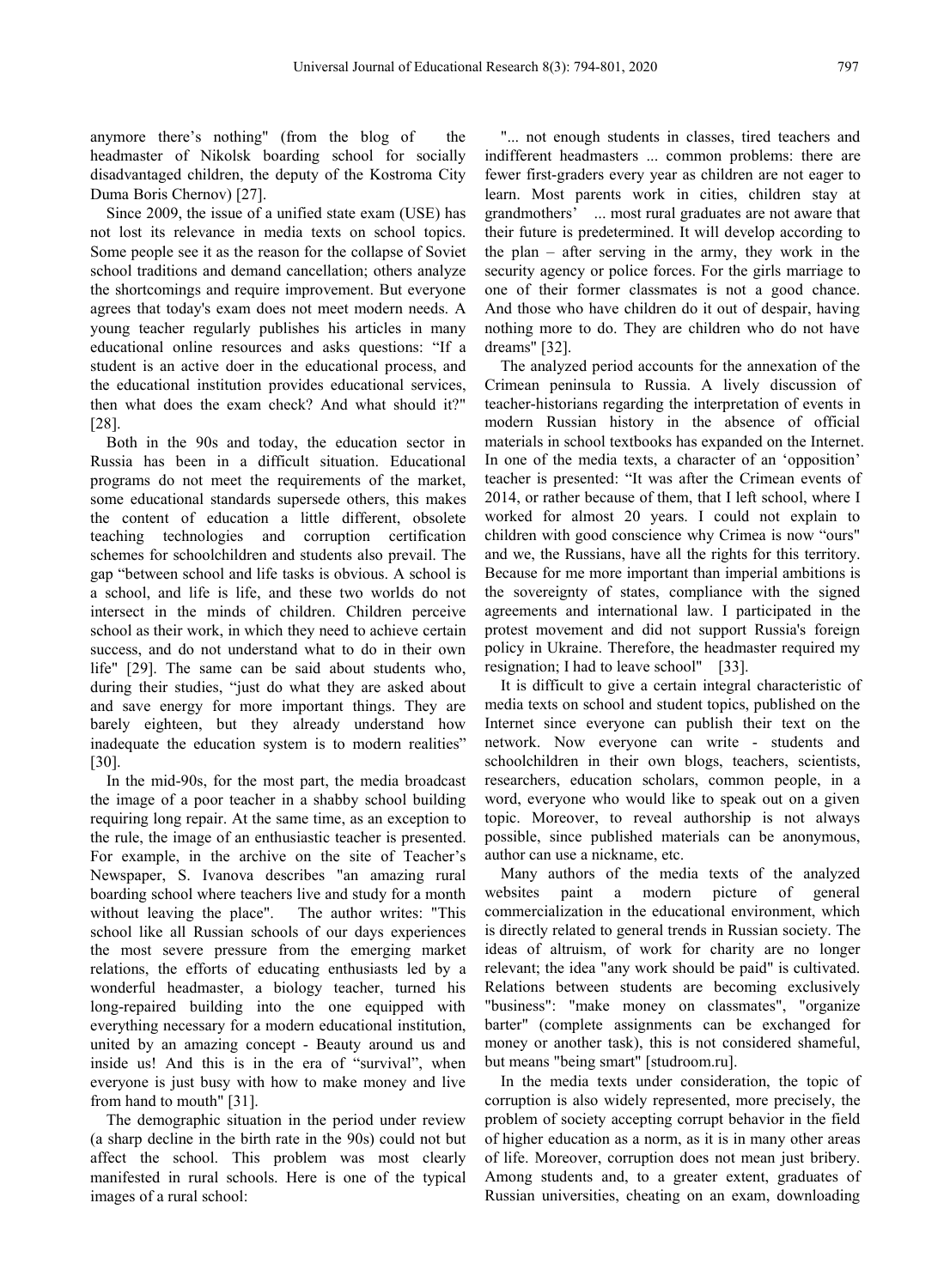completed assignments from the network, or buying them for money is considered normal. And this is ascertained not only by sociologists based on the results of their research [34], but also by the students themselves in their blogs. They do not discuss the need to write cheat sheets as an alternative to preparing for the exam, but raise the question "write prompts on their own or chip in the whole group and order them from professionals" [studroom.ru].

Young people represented in media texts during the analyzed period can be divided into "lost generation" adding difficulties to whatever problems they have" [36]. (1990-2005) and "generation Z" (2005 - to date). These are young people whose maturation occurred in a given period of time.

In the 1990s, "in fact, the whole society broke down, together with its moral and ethical foundations ..., in the conditions of complete value debunking ... the generation of the 1990s was deprived of an elementary idea of what is good and what, on the contrary, is evil ... It seemed to many that the generation that had grown up when the ideals for young men were the dubious "heroes" of criminal battles and chronicles, and for many girls, the career of a confused or weak woman with a rich lover was the ultimate dream " [35]. Among the cult films of that time were "Intergirl" by P. Todorovsky (1989), "Brigade" by A. Sidorov (2002), "Gangster Petersburg" by V. Bortko (2000), etc. However, this generation is "now at the helm" ... They deal with finance and solve political problems ... and have got the right to host the 2014 Olympic games [35].

Generation Z is the so-called "Internet generation." The joke is they were born with the help of gadgets."For them, leaving a house without a mobile phone is like going out naked ... a new generation adheres to the principle of living in the present time. They want to enjoy life and have nothing to worry about. The main goal of life is "to be happy." Moreover, happiness for them is associated primarily with physical and psychological comfort, as well as personal freedom. They have many requests, but little desire to take responsibility and to make work a life priority. ... These people are citizens of the world, and therefore traveling around the world is one of their main values. The second most important value is the preservation of health and fitness. Next social activity and fashionable hobbies come. They also care about environmental protection, are interested in art and innovations, they are happy to accept other people's ideas in order to generate their own ones ... They are able to carry out a large number of tasks at the same time, since they are used to listening to music from childhood and upload content, and type text, and read social media feed, and chat with friends, and at the same time absorb their lunch" [26].

The presented picture as a whole coincides with that obtained by sociologists in 2017 according to the results of an all-Russian study conducted by the Higher School of Economics NRU - "The Image of Desired Russia: Values of Russian Students". As the researchers noted "current students are not very different from their fathers and mothers ... Material values of young people are in the foreground (of course, spiritual development is also important, but, as it turns out, not paramount). This is largely because parents of modern students - typical youth of the 90s, who survived severe hardships and lack of those very basic bare necessities - are trying to give their children all the best, instead of setting them up to work, making them independently achieve their goals and

The structure of media texts published on the Internet is characterized by the nonlinearity of information deployment, hypertextuality, multimedia, and multicode [37]. The recipient of the media text on the Internet can at any time go from the original text through the links provided to another text, thereby expanding the field of perception. Media texts on the Internet, in addition to numerous links, usually include a visual component, often sound and video texts, in other words, elements of different semiotic systems.

Schematically, the structure, plot, representativeness, ethics, features of genre modification, iconography, characters of characters of media texts on school and students topics on the Internet in the period from 1995 to the present date can be represented as follows:

a) the place and duration of the media texts: geography is represented in the widest possible way: from schools in the rural outback to modern educational institutions in large cities;

b) the situation typical of these media texts, household items: schools and universities in poor condition, requiring repair at the end of the 20th century. and in contrast to them, modern well-equipped private schools, research centers, scientific laboratories at major metropolitan universities nowadays;

c) genre modifications of school-school subjects: author or collective interactive articles. On the websites, informational texts are presented, as a rule, in the "news" section, analytical texts - in the "article" section and artistic and journalistic - in the "history", "diary" sections, etc.;

d) (stereotypical) methods of depicting reality, typology of characters (character traits, clothing, physique, vocabulary, facial expressions, gestures of characters, presence or absence of a stereotypical manner of representing characters in these media texts): typical student images can be distinguished:

- "nerd" is always the best performer, sits in front of the class, does not skip lessons;

- initiative, enterprising, quick-witted, not missing the opportunity to make money in class and take advantage of classmates;

- representative of the "golden youth" - children from high income families or University professors' children.

It should also be noted the emergence of a new image of the leader in the field of education. If earlier this type, as a rule, used to be an experienced and respected teacher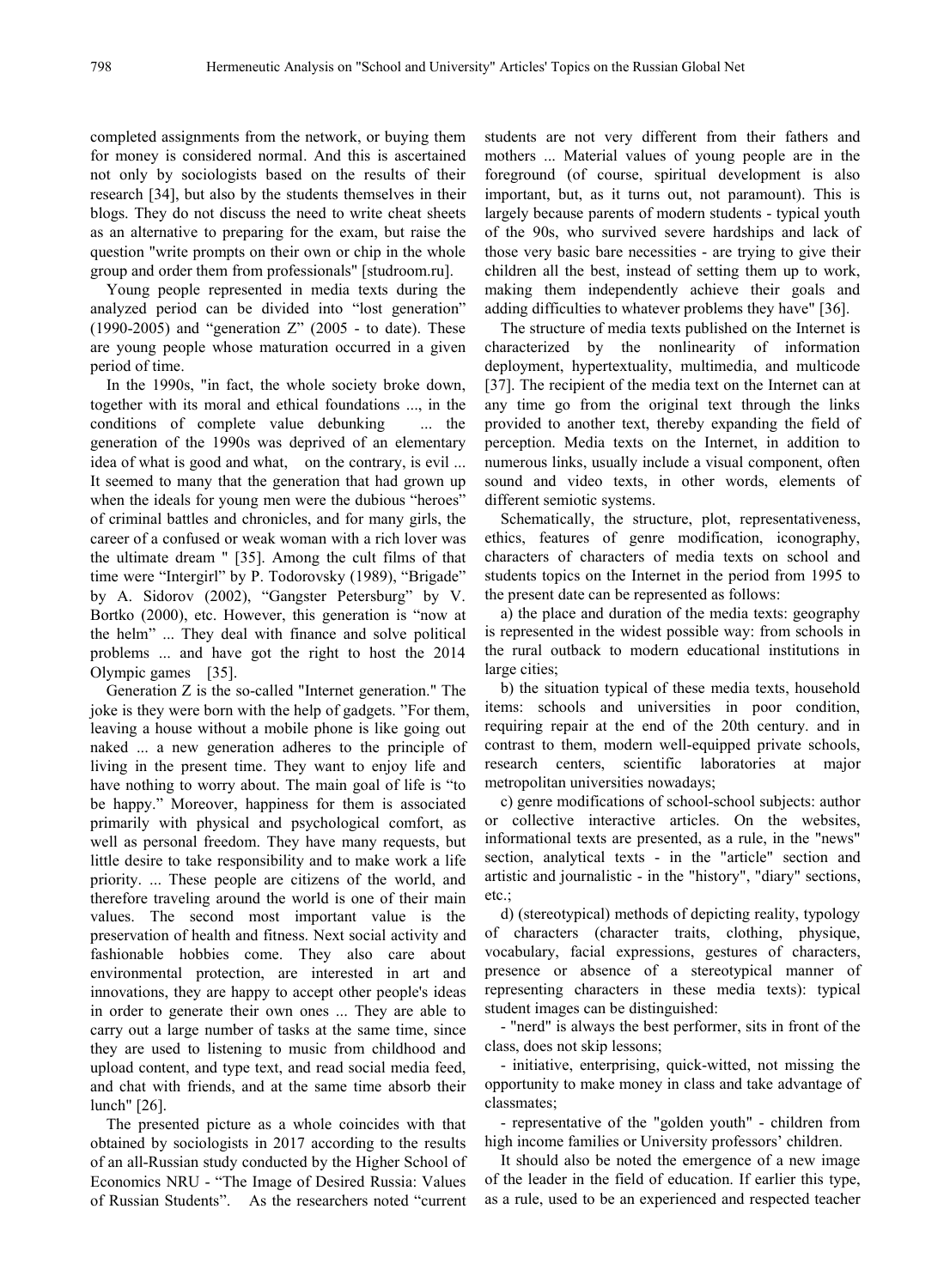with great experience and background, now the image of a teacher-manager has been formed. He is not busy in the educational process, but in managing the whole school.

School teacher:

- a mentor, educator who, in addition to knowledge of the subject, gives an idea of life, of what is good and what is evil;

- an enthusiastic teacher, with a modern life outlook, conscientious, passionate about his job;

- sportsman, who got to school by chance, usually with an unfinished higher education.

The idea of school is connected with the image of a student in a school uniform. In the early 90s, the first reform in schools was associated with the abolition of a uniform. The website "Nostalgia for the 90s" recalls:"The same brown dresses suddenly became a symbol of total unification and suppression of personality. At school meetings, the majority voted for the uniform banning from school. The most desperate schoolchildren fought for their tight to wear jeans in class. Оnly very experienced teachers could force schoolgirls to the wash off their makeup or to remove golden jewelry". "Clothes at school became flashy and awkward, from fancy dresses to tracksuits. Girls were wearing bright and aggressive makeup, and finally they got the right to wear trousers at school" [38]. The topic of school uniforms is relevant on the Internet throughout the study period. 10 years after the cancellation of the uniform it suddenly became an attribute of "elite" schools (gymnasiums, lyceums), and by 2013 everything had returned back to normal use of uniforms, in vast majority of Russian schools the school uniform again became a mandatory requirement, and its pros and cons were widely discussed on the Internet.It is true that the experience of Western countries is now considered as a positive example, but somehow they keep silent about the school uniform wearing traditions of the Soviet period. So, in one of the numerous publications on this subject, the author writes: "... the daughter of my friends (she is 14) is studying in the UK, her uniform is obligatory (as in all high level schools, these are traditions that have been developed over the centuries). And the girl (teenager) is proud of her uniform... " [39]. However, the opinions of teenage readers do not coincide with the author.

In one of the comments (errors in the original text were deliberately saved) we read: "Yes, it (a uniform) ruins our lives! What the hell should we all look the same? We would like to dress casually, and do not want to obey school rules. Autumn or spring, I'd like to wear my ripped jeans, hoodies and other stuff. We look like morons in these grey loose-fit trousers and soft pink and blue blouses of nasty shades".

It should be noted that the image of an educational institution has been transformed from a "temple of science" to a service industry institution, with respect to this concepts such as competitiveness, market segment, educational service, and educational product are

increasingly used. Accordingly, the status of a teacher-mentor has changed to the status of a support staff, and students are categorized as consumers of educational services, clients, and the client is always right in the market conditions.

## **5. Conclusions**

Media literacy gives people an understanding of how media texts, which are part of everyday life, help the knowledge of the world in social variations, economic and political position. The hermeneutic analysis described in the article has revealed a change in the educational paradigm in modern Russia, which caused a change in the roles of participants in the educational process reflected in the media texts of all genres and forms published on the Internet. We consider a hermeneutic analysis as theory and general rules for interpreting texts, a critical and thoughtful attitude towards media with the goal of education and knowledge dissemination to people who will be able to express their own judgments based on the information received. It gives them the opportunity to use the information, to analyze it, to identify economic, political, social and cultural interests that are associated with it. A hermeneutic analysis of school and student media texts published on the websites of Teacher's Newspaper, Newtonew, ShkolaZhizni.ru, Our Youth, studroom.ru, etc., from 1995 to 2019 has led to conclusion that the image of school and university as educational institutions, the images of schoolchildren, students, teachers of secondary and higher schools in the media texts of different Internet resources are identical on inside, but differ on outside. The same historically, culturally and socially conditioned problems in education are presented in literary Russian on the websites of official media (for example, Teacher's newspaper), with the widespread use of youth student slang it is not always competent in comments and personal blogs (for example, in studroom .ru) and in the "language of the bastards" on marginal sites that deny the values and taboos of both the real and virtual worlds (for example, udaff.com).

The Internet has become an integral part of the educational process at school and university, which necessitated changes in the systems of general and professional education of the state, and this in turn has led to a change in the role and status of the teacher and student in the educational process.

Among the main components of the picture of Russian education in the last two decades, the following can be distinguished:

- there is a bias towards material values with the loss of spiritual values among young people;

- there is an active search for a new value system;

- a drop in the level of education in schools occurs;

- maintaining the prestige of higher education is in full swing;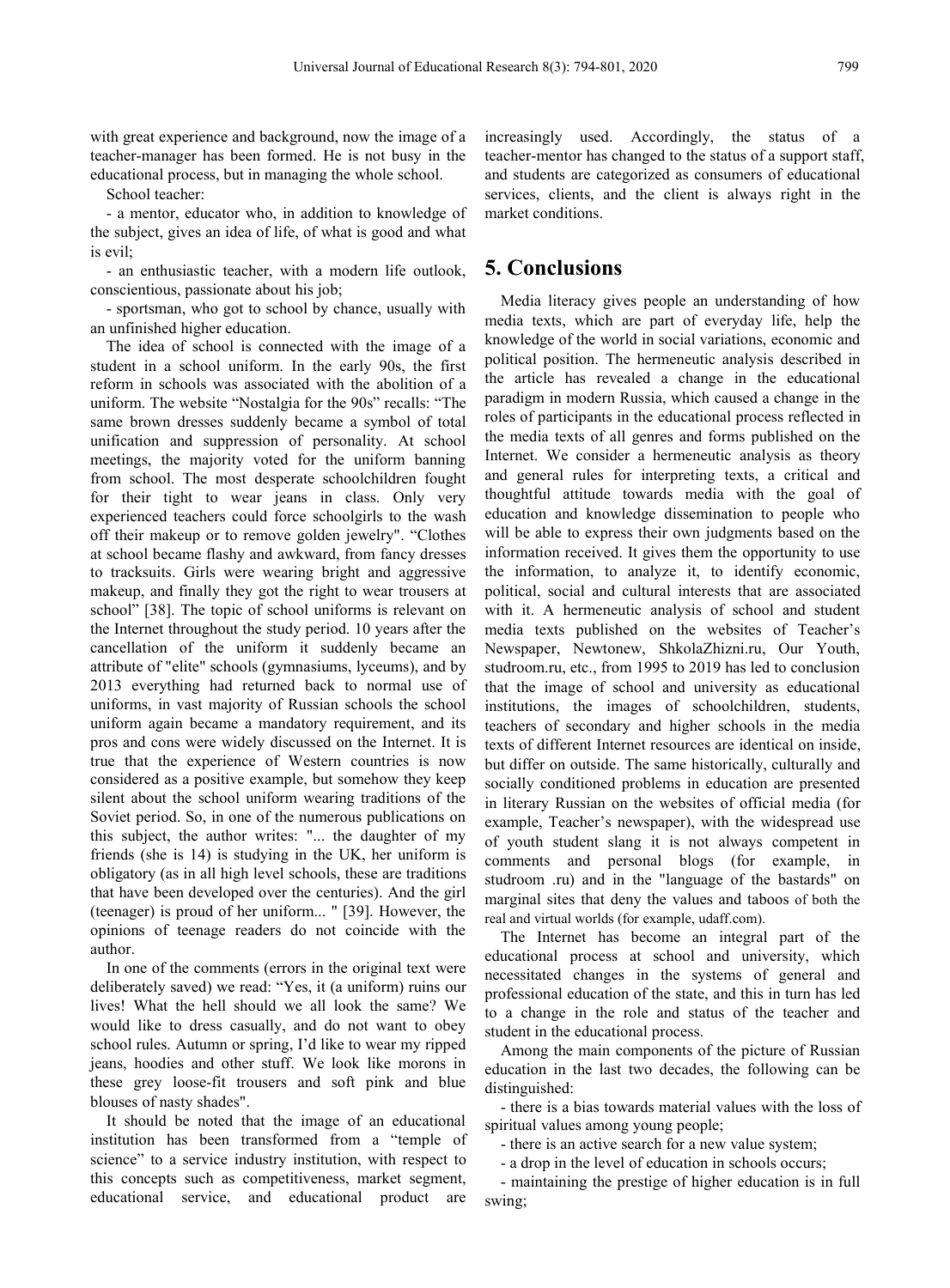- commercialization of the educational sphere, in the process of which education is lost, is considered as a part of the educational process;

- the backlog of schools and universities from the real needs of society and the state is obvious;

- the low status of the profession of teacher has been proved.

The picture of the educational world in the past two decades has been drawn by the media on the global network mainly in dark colors. However, there are positive examples in which one wants to see a future trend and hope that editors of school and student media will hear one of the founders of the educational media resource Newtonew and the author of the project Interesting Schools of Russia, Evgeny Smirnov [40], who urges his Excess and Addiction: Some Case Study Evidence. colleagues to stop publishing nasty headlines and start telling amazing stories about education, about what is good now and what will happen in the future. But, as Albus Dumbledore (one of the main characters of Harry Potter saga) said: "Happiness can be found even in dark times, if you do not forget to turn on the light".

### **REFERENCES**

- [1] T.V. Korsakova. E.A. Makarova, E.L. Makarova. The role of globalization and integration in interdisciplinary research and education development. Journal of History Culture and Art Research,  $8(1)$ , 2019, 111-127. Online available from http://dx.doi.org/10.7596/taksad.v8i1.1957
- [2] Russian Pedagogical Encyclopedia. T. 1 / Ch. ed. V.V. Davydov. M.: Big Russian Encyclopedia, 1993. p. 555.
- [3] L. Masterman. Teaching the media. Routledge, London. 1985. 341.
- [4] International Encyclopedia of the Social & Behavioral Sciences. 2001. p. 9494
- [5] U. Pertseva, M. Khaliullina. Integration of media education in higher education system. Media education: experience and prospects. Materials of XXV All-Russian Scientific and Practical conference of researchers and german-language teachers of iournalism, advertising and public relations and university. teachers of journalism, advertising and public relations "Problems of mass communication" - Voronezh: Quarta, 2016. 149.
- [6] A. Sayer. Realism and Social Science. Sage, London. 2000. 224.
- [7] N. Tucker. Understanding the mass media. Cambridge University Press, Cambridge. 1966. 212.
- [8] A.A. Machenin. Media-educational recommendations for organization of advertising's media filming process. Sign: media education problem area. 2015. 110-116.
- [9] Y.V. Soldatkina. The media image of teacher in contemporary media: the main themes and factors of its transformation. Theoretical and Practical Issues of Journalism, 2016. 5. 2. 261-277.
- [10] A.Y. Shahanskaya. Comparative Analysis of the Evolution of the Image of the Teacher in the Soviet and Russian Posters and Professional Photos. Ministry of Education Journal. 2017. 4(1). 47-61.
- [11] A.A. Machenin. Image of a school teacher in the reflection of TV / film / Internet media space. Media Education. 2016. 3. 23-48.
- [12] C.M. Worsnop. Screening Images: Ideas for Media Education. Second Edition. Mississauga: Wright Communication. 1999. 199.
- [13] J. Hartley. Communication, Cultural and Media Studies: The Key Concepts. London – New York. Psychology Press. 2002. 262.
- [14] M.D. Griffiths. The Role of Context in Online Gaming International Journal of Mental Health and Addiction. 2010. 8(1). 119-125.
- [15] E.A. Makarova, E.L. Makarova. Blending pedagogy and digital technology to transform educational environment. International Journal of Cognitive Research in Science, Engineering and Education (IJCRSEE). 2018. 6. 2. 57 -65. Online available from doi:10.5937/ijcrsee1802057M
- [16] F. Schleiermacher. Hermeneutik und Kritik. Frankfurt. M.: Suhrkamp. 1995.
- [17] H-G. Gadamer. Towards a phenomenology of ritual and language, in Lawrence Kennedy Schmidt (ed.). Language and Linguisticality in Gadamer's Hermeneutics. Lexington Books. 2000. p. 30.
- [18] J. Hans. Hans-Georg Gadamer and Hermeneutic Phenomenology, Philosophy Today. 22. 1978. 3–19.
- [19] H. Turk. Wahrheit oder Methode? H.- G. Gadamers "Grundzüge einer philosophischen Hermeneutik", in: H. Birus (Hg.): Hermeneutische Positionen. Schleiermacher - Dilthey - Heidegger - Gadamer, Göttingen. 1982. 120-150.
- [20] A.V. Fedorov, A.A. Levitskaya, I.V. Chelysheva, O.I.Gorbatkova, G.V. Mikhaleva, L.N. Seliverstova. School and university in the mirror of American, British, French and German movies. Moscow: ICO Information for All. 2018. 100.
- [21] A.A. Levitskaya, L.N. Seliverstova. An analysis of german-language media texts on topics involving school Communication Today. 10. 1. 2019. 20-39.
- [22] A.A. Machenin. Image of a school teacher in the reflection of TV / film / Internet media space. Media Education. 2016. 3. 23-48.
- [23] S.P. Rubtsova. Hermeneutic analysis of the novel in verses of A.S. Pushkin's "Yevgeny Onegin". Bulletin of Voronezh State University. Series: Philosophy. 2014. 3 (13). 71-84.
- [24] S.B. Tsymbalenko. The younger generation in the Russian information space of the XXI century. Media, Information, Communication. 2012. №4. Online available from: http://mic.org.ru/2012g/2-nomer-2012/117-podrastayushch ee-pokolenie-v-rossijskom-informatsionnom-prostranstve khkhi-veka